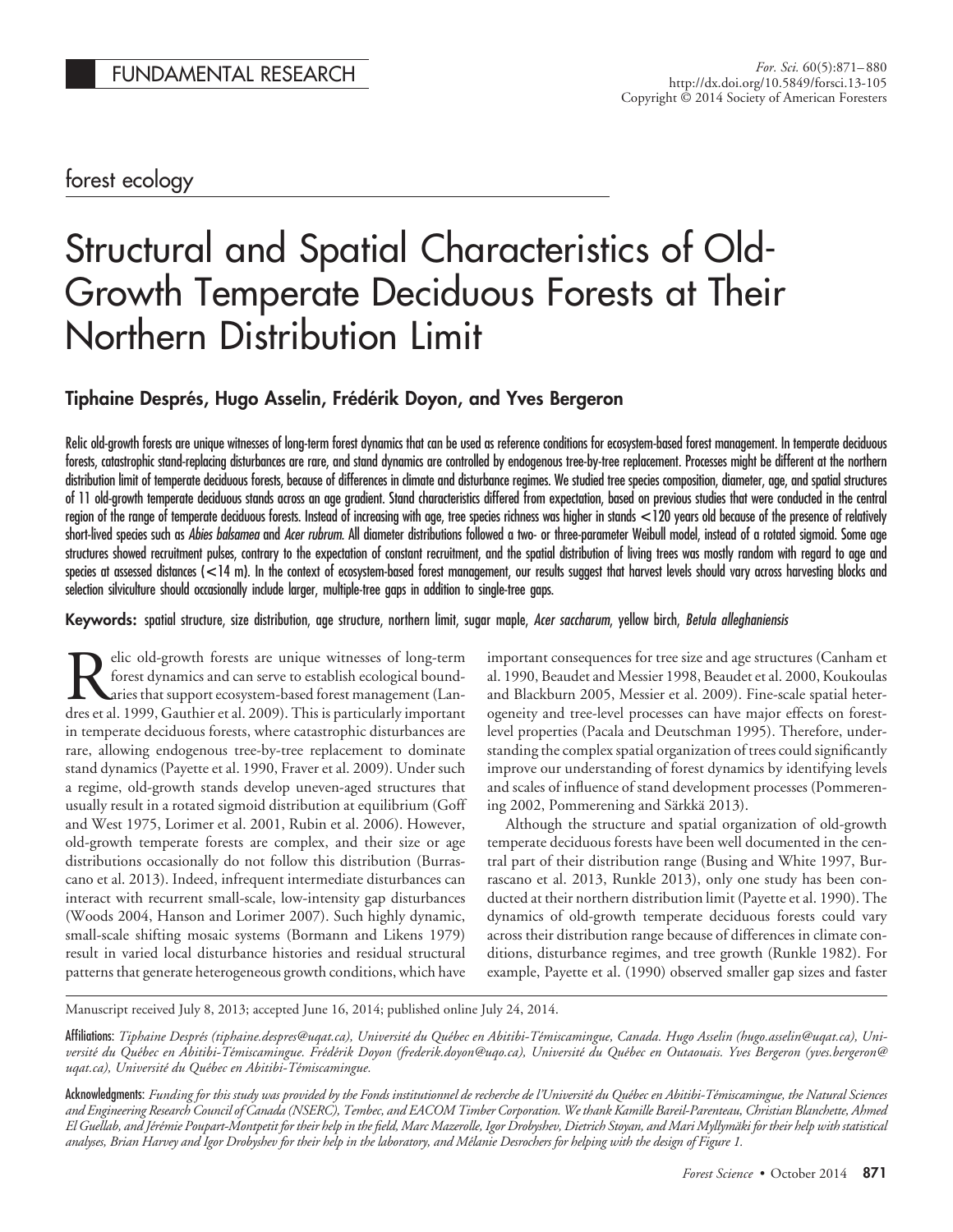canopy turnover at the northern distribution limit of temperate deciduous forests in Quebec (Canada). Such a pattern could be attributed to less suitable growth conditions that reduce longevity, limit crown development, and cause progressive limb shedding. Moreover, in the temperate deciduous forests of the northeastern United States, intermediate disturbances (Woods 2004) and largescale catastrophic disturbances are more frequent under the influence of the North Atlantic hurricane zone (Frelich and Graumlich 1994). In addition to cooler climatic conditions, a different disturbance regime could subsequently lead to a different forest structure or spatial organization at the northern range limit of temperate deciduous forests.

Our objective was to describe tree species composition, age, size, and spatial structures of old-growth temperate deciduous forests at their northern distribution limit. Characterizing the structure of old-growth forests provides important information for forest managers (D'Amato and Orwig 2008, Silver et al. 2013). Recognizing and describing distinctive patterns in old-growth temperate deciduous forests at their northern distribution limit, when these are compared with more central locations within their range would help forest managers adapt ecosystem-based practices accordingly. Following studies that were conducted in the central region of the temperate deciduous forests, we hypothesized that (1) old-growth stands would be increasingly heterospecific with age, as new tree species are recruited through the stochastic process of gap dynamics (Hubbell 2001), (2) age structure would be monotonic as a result of continuous recruitment (Fraver et al. 2009), (3) diameter distribution would first follow a negative exponential or Weibull function indicating continuous recruitment (Rubin et al. 2006), before switching to a rotated sigmoid in the oldest stands, thereby indicating a low mortality rate for mature trees (Lorimer et al. 2001, Westphal et al. 2006), and (4) tree age and diameter would be randomly distributed regardless of stand age as a result of stochastic gap dynamics (Payette et al. 1990).

# **Materials and Methods Study Area**

The study sites were located within or slightly north of the sugar maple-yellow birch bioclimatic domain in western Quebec, Canada (46°70'–47°22' N and 78°49'–78°89' W) (Figure 1). This region covers  $65,500 \text{ km}^2$  and is characterized by humo-ferric podzols (Brown 1981). The most abundant forest community in the area is sugar maple-yellow birch (*Betula alleghaniensis* Britton), with fewer occurrences of yellow birch-balsam fir (*Abies balsamea* [L.] Mill.), yellow birch-hemlock (*Tsuga canadensis* [L.] Carr.), and balsam fireastern white cedar (*Thuja occidentalis* L.) communities (Brown 1981). The climate is continental with cold winters and warm summers. Mean annual temperature is 4.4° C and total annual precipitation is 963 mm with an average of 23% falling as snow (Robitaille and Saucier 1998).

Frequent canopy openings created by the death of one or a few trees constitute the principal natural disturbance in the study area (Doyon and Sougavinski 2002). The fire cycle was estimated to be between 188 and 493 years, with the last major fire in the region occurring in 1923 AD (Grenier et al. 2005). Less than 5,000 ha of forests have burned since 1950 (Grenier et al. 2005, Drever et al. 2006, Roy et al. 2010). Catastrophic windthrows are less frequent than fire; their cycle were estimated to be between 1,700 and 7,000 years (Roy et al. 2010, Bégin 2011). However, a catastrophic wind-

**872** *Forest Science •* October 2014

throw had affected  $>$ 25,000 ha of the study area in 2006 AD, with 30 –100% of the forest canopy cover affected (Roy et al. 2010).

# **Field Sampling**

We sampled 11 old-growth forest stands, all of which were separated by at least 500 m (Figure 1). Old-growth stands are rare in the study area, where industrial forest management has been active for more than 70 years. Thus, sampled stands were located in protected areas (four in the Lake-Malakisis Ecological Reserve and four in Exceptional Forest Ecosystems) or on islands (three) (Figure 1). Island and mainland sites had similar disturbance rates  $(1.1 \pm 0.55$ and  $1.3 \pm 0.54\%$  per year, respectively) (Tiphaine Després, Université du Québec en Abitibi-Témiscamingue, unpubl. data, July 8, 2013). Stand selection was based on three criteria: no trace of harvesting (i.e., every log could be associated with its stump); the presence of dead trees at different decomposition stages; and trees of different sizes.

In each stand, a  $2,500\text{-m}^2$  circular sample plot was randomly located, while making sure that a 100-m buffer zone was maintained between plots and roads, lakes, or other nonforested areas. All sampled stands were at least 5 ha in size. In each plot, we recorded the species of each individual, together with its dbh (1.3 m), height (social rank using Kraft classes; Schütz 1990), and crown area (approximated using the longest vertical projection of the branches and crown form: full circle, half circle, or quarter). The spatial location of every dead snag or living tree (dbh  $\geq$  9.1 cm) was registered using an ultrasonic rangefinder (Vertex IV Hypsometer, Haglöf, Inc., Madison, MS). For dead snags without a dbh, stump diameter was measured at 30 cm. We cored every living tree as close as possible to its base (usually within 20 –30 cm above the ground surface), trying to reach the pith (three trials). We dried and sanded all cores.

# **Dendrochronological Analysis**

The cores were cross-dated using pointer years (Yamaguchi 1991). Cross-dating was statistically verified using COFECHA (Holmes 1983) (Table 1). A number of the resulting chronologies exhibited low average correlations when examined with COFECHA, but this was to be expected due to the large variation in local light conditions affecting the growth of shade-tolerant species. A pith locator was used to estimate pith position when the pith was not included in the core (Applequist 1958). We estimated the precision of the pith locator to be around 10 –20 years because of tree-to-tree variability in growth patterns. Because of the poor age estimates with the pith locator, we considered all ages as being minimum estimates. Trees with heartrot could not be aged and, thus, were excluded from stand age calculation.

To assess the effect of stand age on forest community patterns, we used the 90th percentile for the age distribution of trees, which had been successfully aged. This age indicator was used to rank forest communities according to the minimum time since the last standreplacing disturbance. This approach is similar to that proposed by Keeton et al. (2007, 2011), who used the oldest cohort of trees as an index of stand age.

#### **Stand Structure**

We calculated an importance value (Curtis and McIntosh 1951) as the average of relative density and relative dominance (basal area) to characterize the species composition in each plot. We fitted the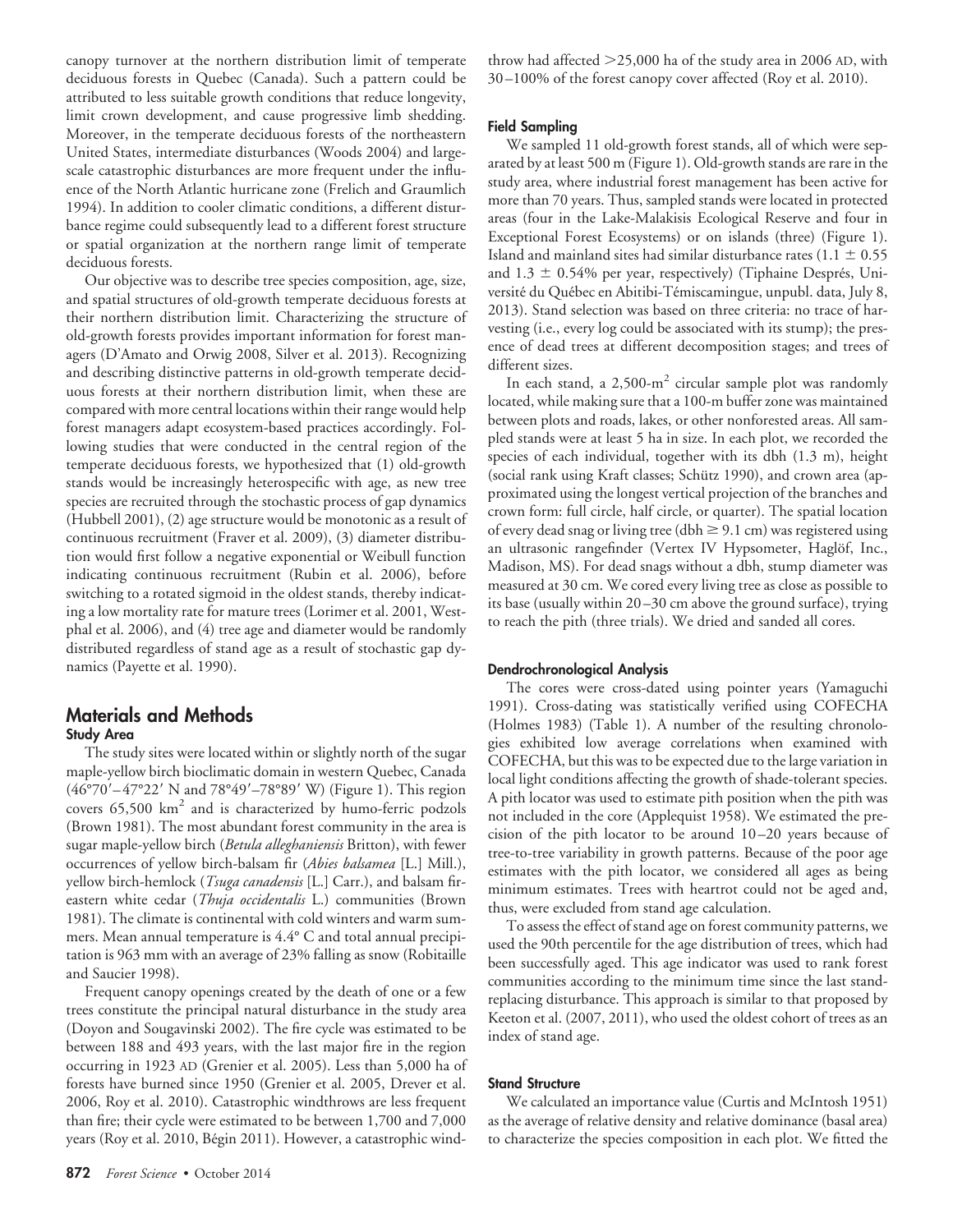

**Figure 1. Location of the sampling plots in the Temiscamingue region. The inset in the upper right corner is an enlargement of the zone surrounding the Lake-Malakisis Ecological Reserve (shown in dark gray).**

**Table 1. Total number of trees (one core per tree) used for dendrochronological analysis for each species, combining individuals from all 11 plots, time span covered, and interseries correlation.**

|              | No. of trees | Time span | Interseries<br>correlation |
|--------------|--------------|-----------|----------------------------|
| Sugar maple  | 570          | 1742-2011 | 0.172                      |
| Yellow birch | 108          | 1751-2011 | 0.203                      |
| Balsam fir   | 60           | 1896-2011 | 0.384                      |
| Red maple    | 28           | 1913-2011 | 0.408                      |
| White spruce | 15           | 1900-2011 | 0.489                      |

observed dbh distributions to theoretical negative exponential, logistic, and two- and three-parameter Weibull distributions (Goodburn and Lorimer 1999, Zhang et al. 2001) and used KolmogorovSmirnov tests to assess distribution fits. The logistic function was used to describe a rotated sigmoid distribution. Statistical analyses were performed in R (R Core Team 2014), using the *fitdistrplus* package to calculate the theoretical dbh distributions (Delignette-Muller et al. 2013). The Akaike information criterion corrected for small sample size (AICc) was used to select the best-fitting model. Tree recruitment patterns were visually explored using age distributions.

# **Spatial Structure**

Gap dynamics is a stochastic process that should lead to spatial randomness (Petritan et al. 2013). To test the hypothesis of spatial randomness of age, dbh, and species, we recorded the spatial coordinates of trees within each plot and performed a spatial point pattern analysis on continuous (dbh and age) and discrete (species and dead trees) variables, also known as "marks" (Stoyan and Stoyan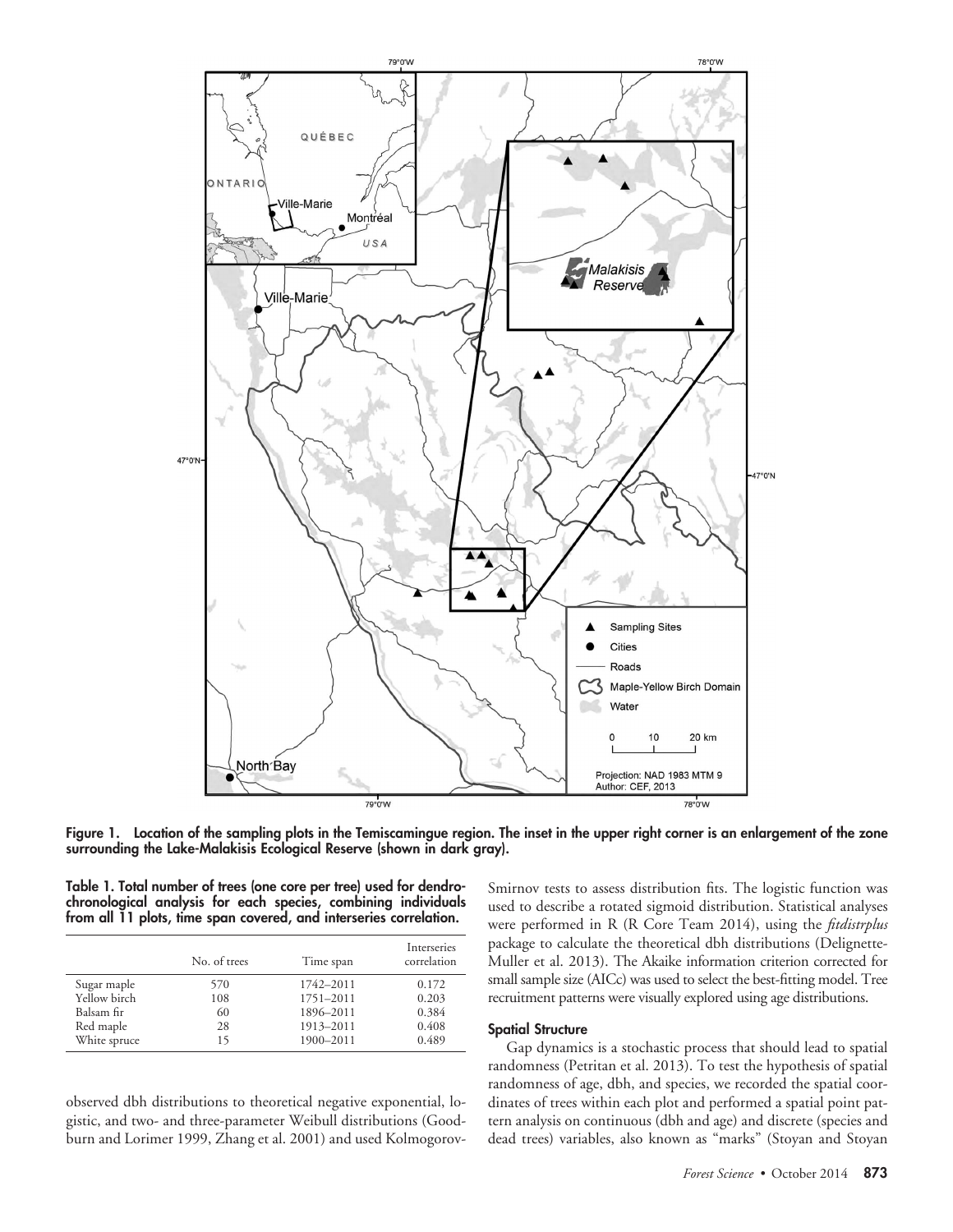**Table 2. Number of trees, density, and basal area for living and dead trees in each plot.**

|                  |            | Living trees |                    |                                 | Dead trees |                    |                       |  |
|------------------|------------|--------------|--------------------|---------------------------------|------------|--------------------|-----------------------|--|
| Sample plot      | Age $(yr)$ | No.          | Density (stems/ha) | Basal area (m <sup>2</sup> /ha) | No.        | Density (stems/ha) | Basal area $(m^2/ha)$ |  |
| SP <sub>5</sub>  | 99         | 93           | 372                | 18.9                            | 53         | 212                | 8.7                   |  |
| SP11             | 111        | 102          | 408                | 24.6                            | 45         | 180                | 7.7                   |  |
| SP <sub>10</sub> | 117        | 95           | 380                | 24.3                            | 32         | 128                | 18.7                  |  |
| SP3              | 119        | 87           | 348                | 22.9                            | 24         | 96                 | 3.8                   |  |
| SP <sub>9</sub>  | 129        | 77           | 308                | 27.7                            | 35         | 140                | 7.0                   |  |
| SP <sub>6</sub>  | 134        | 132          | 528                | 22.4                            | 72         | 288                | 11.8                  |  |
| SP <sub>8</sub>  | 147        | 93           | 372                | 18.6                            | 24         | 96                 | 9.2                   |  |
| SP7              | 151        | 66           | 264                | 22.4                            | 22         | 88                 | 8.2                   |  |
| SP <sub>2</sub>  | 167        | 94           | 376                | 22.1                            | 18         | 72                 | 17.5                  |  |
| SP <sub>1</sub>  | 184        | 89           | 356                | 20.4                            | 28         | 112                | 12.0                  |  |
| SP4              | 195        | 82           | 328                | 24.0                            | 41         | 164                | 6.9                   |  |

Sample plots are sorted by minimum age using the 90th percentile of the ages of dated trees.

**Table 3. Importance value of each species by sample plot for all living trees.**

| Sample plot      | Acsa  | Beal  | Abba  | Tsca  | Acru  | Pigl | Thoc | Bepa | Osvi | Quru | Pogr | Pist |
|------------------|-------|-------|-------|-------|-------|------|------|------|------|------|------|------|
| SP <sub>5</sub>  | 15.44 | 39.68 | 25.98 |       | 17.58 |      |      |      |      |      | 1.33 |      |
| SP <sub>11</sub> | 77.08 | 18.27 | 1.13  |       | 1.25  | 1.71 |      |      |      |      |      | 0.56 |
| SP <sub>10</sub> | 70.93 | 25.61 | 1.44  |       | 0.59  | 1.43 |      |      |      |      |      |      |
| SP3              | 54.60 | 29.59 | 7.46  | 0.73  | 1.16  | 5.26 | 1.20 |      |      |      |      |      |
| SP <sub>9</sub>  | 75.86 | 8.74  |       | 7.69  |       |      | 7.72 |      |      |      |      |      |
| SP <sub>6</sub>  | 8.13  | 63.49 | 16.51 | 2.91  | 0.45  | 1.42 | 0.92 | 6.17 |      |      |      |      |
| SP <sub>8</sub>  | 62.92 | 33.44 |       |       |       | 1.31 |      |      |      | 2.32 |      |      |
| SP7              | 77.22 | 7.77  |       | 15.01 |       |      |      |      |      |      |      |      |
| SP <sub>2</sub>  | 94.88 | 3.55  |       |       |       |      |      |      | 1.57 |      |      |      |
| SP <sub>1</sub>  | 90.22 | 5.28  |       |       |       |      |      |      | 2.95 | 1.54 |      |      |
| SP4              | 36.72 | 46.21 | 10.63 | 2.14  | 2.16  | 2.14 |      |      |      |      |      |      |

Sample plots are sorted by minimum age. Acsa, *Acer saccharum* Marsh.; Beal, *Betula alleghaniensis* Britton; Abba, *Abies balsamea* (L.) Mill.; Tsca, *Tsuga canadensis* (L.) Carrr.; Acru, *Acer rubrum* L.; Pigl, *Picea glauca* (Moench) Voss; Thoc, *Thuja occidentalis* L.; Bepa, *Betula papyrifera* Marsh.; Osvi, *Ostrya virginiana* (Mill.) K. Koch; Quru, *Quercus rubra* L.; Pogr, *Populus grandidentata* Michx.; Pist, *Pinus strobus* L.

1994, Illian et al. 2008). We used the translation correction to account for edge effects (Illian et al. 2008, Grabarnik et al. 2011). All plots were under similar climatic and topographic conditions and, thus, were considered homogeneous (i.e., stationary) and isotropic. We further assumed that plot location had no effect on the point patterns. For quantitative marks (age and dbh), we used the mark-weighted *L* function  $L_{mm}(r)$ , which is the square root transformation of the mark-weighted *K* function *Kmm*(*r*) (Penttinen et al. 1992, Illian et al. 2008, Grabarnik et al. 2011) used to stabilize the variance (Illian et al. 2008, Grabarnik et al. 2011). The markweighted *L* function tests for mark independence, which corresponds to random labeling, and indicates stimulation or inhibition between marks. Stimulation indicates that neighboring trees have a larger dbh (or are older) than the mean stand dbh (or age), whereas inhibition indicates that neighboring trees have a smaller dbh (or are younger) than the mean stand dbh (or age) (for details, see Illian et al. 2008).

For qualitative marks (species and dead trees), we used the *L* function  $L(r)$  to test for attraction or repulsion. For the species variable, the *L* function was only calculated for plots with at least 30 individuals of the same species (Aakala et al. 2012). We tested the complete spatial randomness (CSR) hypothesis of marked Poisson point processes by using Monte Carlo goodness-of-fit simulations and deviation tests (Loosmore and Ford 2006, Grabarnik et al. 2011). We computed 999 simulations to approximate  $\alpha = 0.05$ (Grabarnik et al. 2011).

Because sample size was low within each individual plot, we used replicated point pattern analysis using all plots combined to validate the results that were obtained from single plots (Illian et al. 2008).

**874** *Forest Science •* October 2014

Aggregated summary characteristics were calculated by simple averaging, because all plots were of the same dimensions (Illian et al. 2008). We calculated 999 Monte Carlo simulations and deviation tests of these aggregated estimators, as described previously (Loosmore and Ford 2006, Grabarnik et al. 2011). Spatial statistical analyses were performed within R (R Core Team 2014), using the *spatstat* package (Baddeley and Turner 2005).

# **Results**

# **Species Composition**

Stand age, as described by the 90th percentile of the aged trees, varied from 99 to 195 years, but trees that were older than 200 years were present in all but two plots. The number of living trees and tree density varied among plots (Table 2). The basal area of living trees varied to a lesser degree and ranged between 18.6 and 27.7 m<sup>2</sup>/ha across all plots (Table 2). Mean  $\pm$  SD crown area was 87.5  $\pm$  69.7  $m<sup>2</sup>$  for dominant sugar maple and 100.0  $\pm$  71.3 m<sup>2</sup> for dominant yellow birch, corresponding to crown diameters of 10.6 and 11.3 m, respectively. Sugar maple and yellow birch had high importance values in all plots; three plots were dominated by yellow birch and the other eight were dominated by sugar maple (Table 3). Yellow birch importance values tended to decrease with stand age, whereas the opposite trend was observed for sugar maple. For stands that were dominated by yellow birch (plots 4, 5, and 6), tree species composition was similar regardless of stand age, whereas for those stands that were dominated by sugar maple (in addition to yellow birch), balsam fir, and red maple (*Acer rubrum* L.) were present in stands that were younger than 120 years, and white spruce (*Picea*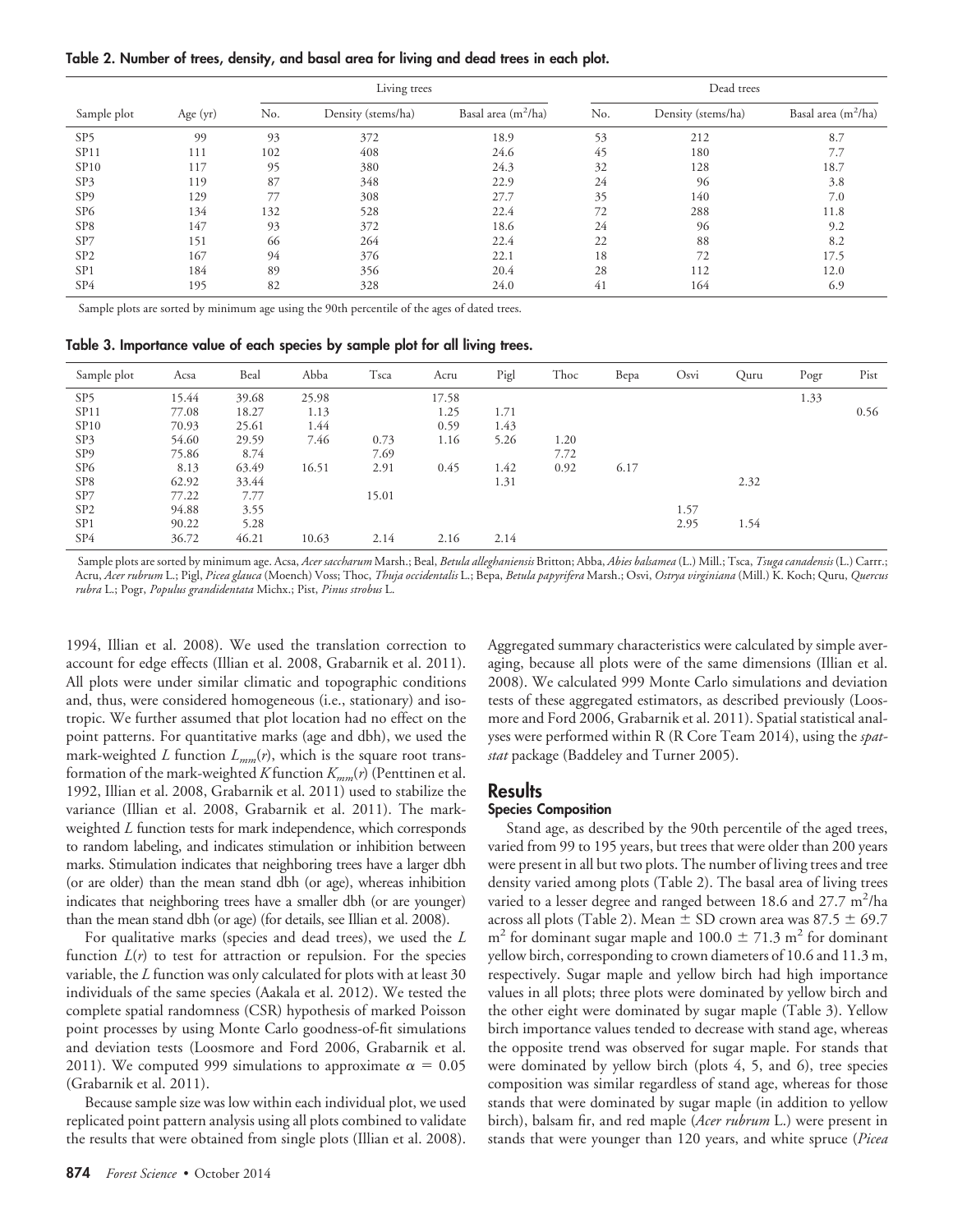**Table 4. Comparison of dbh distributions with theoretical distributions (negative exponential, logistic, and two- and three-parameter Weibull) for each sample plot.**

|                 |      | Negative exponential |      | Logistic      |      | Two-parameter Weibull |      | Three-parameter<br>Weibull |
|-----------------|------|----------------------|------|---------------|------|-----------------------|------|----------------------------|
| Sample plot     | D    | P                    | D    | P             | D    | $\boldsymbol{P}$      | D    | $\boldsymbol{D}$           |
| SP <sub>5</sub> | 0.15 | $0.024*$             | 0.25 | $\leq 0.001*$ | 0.09 | 0.445                 | 0.09 | 0.375                      |
| SP11            | 0.10 | 0.256                | 0.13 | 0.064         | 0.09 | 0.391                 | 0.07 | 0.678                      |
| SP10            | 0.07 | 0.769                | 0.17 | $0.010*$      | 0.07 | 0.807                 | 0.06 | 0.846                      |
| SP3             | 0.11 | 0.269                | 0.13 | 0.090         | 0.07 | 0.795                 | 0.08 | 0.557                      |
| SP <sub>9</sub> | 0.10 | 0.422                | 0.11 | 0.344         | 0.08 | 0.727                 | 0.08 | 0.724                      |
| SP <sub>6</sub> | 0.10 | 0.150                | 0.11 | 0.077         | 0.07 | 0.483                 | 0.08 | 0.420                      |
| SP <sub>8</sub> | 0.19 | $0.002*$             | 0.23 | $\leq 0.001*$ | 0.13 | 0.090                 | 0.14 | 0.064                      |
| SP7             | 0.08 | 0.773                | 0.16 | 0.069         | 0.09 | 0.721                 | 0.07 | 0.904                      |
| SP <sub>2</sub> | 0.12 | 0.119                | 0.17 | $0.008*$      | 0.09 | 0.485                 | 0.08 | 0.615                      |
| SP <sub>1</sub> | 0.1  | 0.386                | 0.19 | $0.004*$      | 0.06 | 0.948                 | 0.06 | 0.946                      |
| SP <sub>4</sub> | 0.07 | 0.777                | 0.18 | $0.012*$      | 0.06 | 0.904                 | 0.07 | 0.774                      |

Only living individuals with dbh ≥9.1 cm were included in the analysis. *D* is the value of the Kolmogorov-Smirnov statistic. Sample plots are sorted by minimum age. \*The observed data were considered to be statistically different from the theoretical distribution.

**Table 5. AICc values for logistic, exponential, and two-parameter Weibull and three-parameter Weibull distributions for each sample plot.**

|                  |          | AICc        |                          |                            |  |  |  |
|------------------|----------|-------------|--------------------------|----------------------------|--|--|--|
| Sample<br>plot   | Logistic | Exponential | Two-parameter<br>Weibull | Three-parameter<br>Weibull |  |  |  |
| SP5              | 1,180.24 | 1,068.43    | 1,062.73                 | 997.56*                    |  |  |  |
| SP <sub>11</sub> | 1,286.49 | 1,237.11    | 1,236.93                 | 1,235.98*                  |  |  |  |
| SP10             | 1,217.61 | 1,147.79    | 1,149.83                 | 1,130.87*                  |  |  |  |
| SP3              | 1,103.02 | 1,062.62    | 1,060.50                 | $1,060.12*$                |  |  |  |
| SP <sub>9</sub>  | 1,004.37 | 982.31      | 977.77*                  | 979.30                     |  |  |  |
| SP <sub>6</sub>  | 1,573.68 | 1,544.23    | 1,527.93                 | 1,527.44*                  |  |  |  |
| SP <sub>8</sub>  | 1,183.39 | 1,080.64    | 1,079.51                 | 1,036.08*                  |  |  |  |
| SP <sub>7</sub>  | 872.69   | 827.27      | 829.37                   | 821.50*                    |  |  |  |
| SP <sub>2</sub>  | 1,201.61 | 1,130.10    | 1,132.10                 | 1,116.18*                  |  |  |  |
| SP <sub>1</sub>  | 1,134.43 | 1,061.59    | 1,063.53                 | $1.048.14*$                |  |  |  |
| SP <sub>4</sub>  | 1,068.97 | 1,007.40    | 1,009.45                 | 991.00*                    |  |  |  |

The lowest AICc values indicate the best fits.

\*Lowest AICc value for each sample plot.

*glauca* [Moench] Voss), eastern white cedar, and eastern hemlock were present in 120- to 160-year-old stands. Eastern hop-hornbeam (*Ostrya virginiana* [Mill.] K. Koch) and red oak (*Quercus rubra* L.) were present in stands that were older than 160 years (Table 2). For stands that were dominated by sugar maple, tree species diversity decreased with age ( $t = -2.50$ ,  $df = 6$ ,  $P = 0.047$ ).

#### **Stand Structure**

Nine of the 11 stands had their dbh distribution follow a negative exponential, and all followed a two- or three-parameter Weibull function (Table 4). In comparison, only 5 of the 11 plots were well fitted by a logistic function (Table 4). A goodness-of-fit test showed that the three-parameter Weibull function was always the best theoretical function for describing the dbh structure, except for sample plot (SP) 9, which was better fitted by a two-parameter Weibull function (Table 5). Tree recruitment was continuous through time, occurring almost every decade in all stands (Figure 2). Most stands showed recruitment pulses that were centered around 1920 –1930 AD and 1870 –1880 AD, but a few stands (plots 7 and 10) showed a more constant pattern of recruitment (Figure 2).

## **Spatial Structure**

The mark-weighted *L* function for tree age showed random labeling for 10 of the 11 plots (Table 6). A significant spatial structure

was only detected for plot 7 (inhibition, indicating a uniform distribution) (Figure 3A). The replicated point pattern analysis for age-confirmed independence, which corresponded to random labeling (Table 6). The spatial structure of dbh did not follow random labeling in three plots where inhibition patterns were found (plots 1, 5, and 7; Figure 3B–D), and two other plots were close to the significance level (plots 3 and 9) (Table 6). The replicated point pattern analysis confirmed inhibition at  $\sim$  6–13 m (Figure 3E). The distribution of tree species showed CSR, and those results were confirmed by the replicated point pattern analysis (Table 6).

# **Spatial Structure of Dead Trees**

The number and density of dead trees and snag basal area varied from one plot to another (Table 2). The mean  $\pm$  SD fraction of dead trees as a percentage of total trees (living  $+$  dead) was 27.2  $\pm$ 6.6%. In stands that were dominated by sugar maple, there were fewer dead trees in older plots than in younger plots (Table 7). The spatial structure of dead trees followed CSR in all plots (Table 7). The replicated point pattern analysis confirmed CSR (Table 7).

# **Discussion**

# **Stand Composition**

Along the minimum age span of the 11 plots ( $\sim$ 100–200 years), we detected a change in species composition, particularly in stands that were dominated by sugar maple (Table 3). Based on Hubbell (2001), we hypothesized that in a quasi-equilibrium state equivalent to the old-growth temperate deciduous forests that we sampled, stochastic recruitment processes would cause new tree species to arrive with time. However, tree species richness decreased instead of increasing, contrary to our hypothesis. Higher species richness in younger stands was associated mainly with the presence of shortlived species such as balsam fir and red maple. Our study only focused on tree species, and we could not verify for possible temporal changes in species richness for other taxa (shrubs, herbs, and mosses, among others).

#### **Stand Structure**

Old-growth temperate deciduous forests are often assumed to be characterized by a rotated sigmoid (logistic) dbh distribution at equilibrium (Goodburn and Lorimer 1999, Lorimer et al. 2001),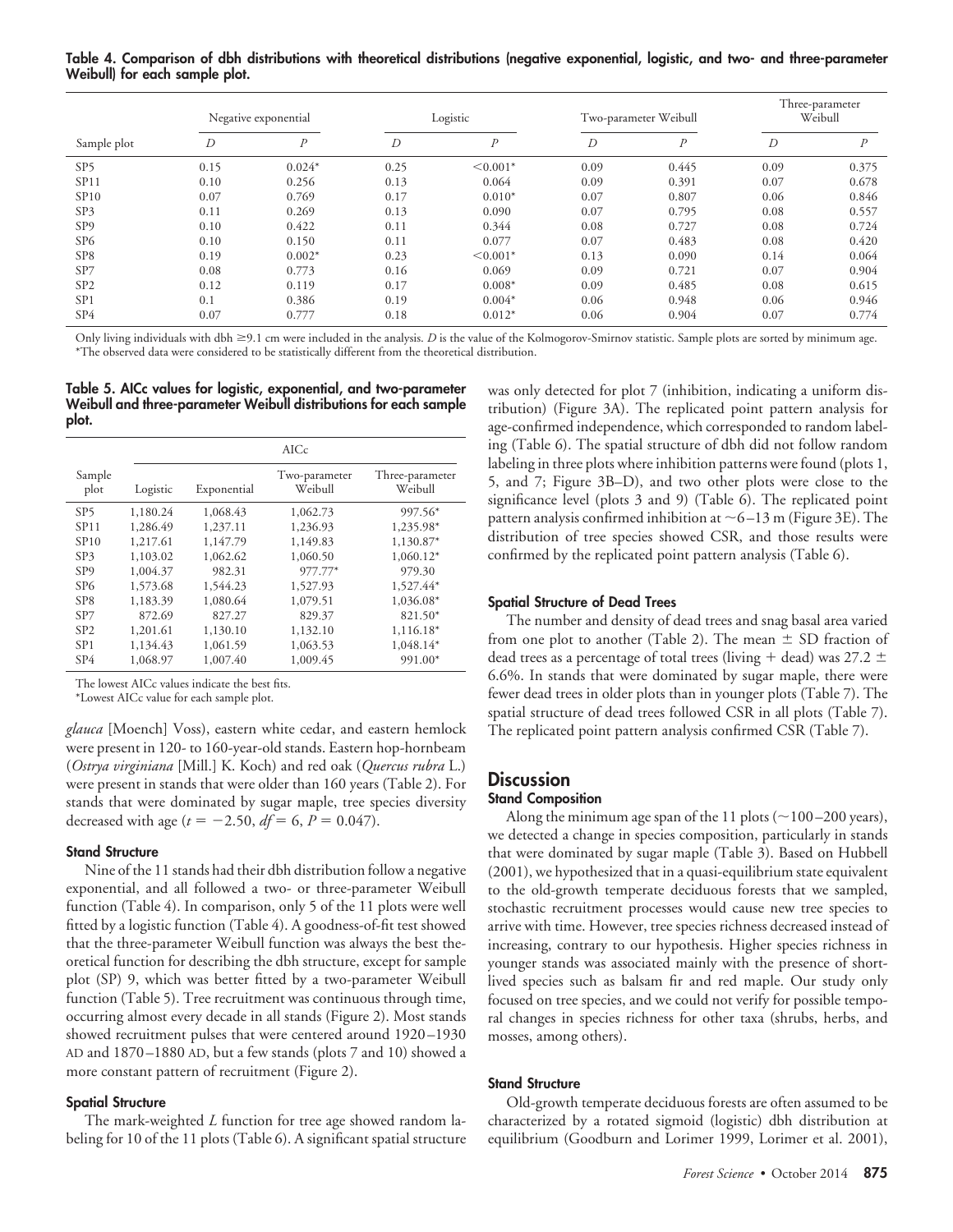

**Figure 2. Tree (dbh** > **9.1 cm) age structure for each sampling plot. Plots are sorted by minimum age from upper left to lower right.**

with a U-shaped pattern representing high mortality of small suppressed trees, low mortality of vigorous canopy trees, and high mortality of large senescent trees (Runkle 2000, Rubin et al. 2006). However, in our study area, size distributions of all stands were well fitted to the negative exponential distribution or to a two- or threeparameter Weibull function, but not to a logistic distribution (Figure 4). The Weibull function is a generalized function that could represent a negative exponential distribution (Westphal et al. 2006). The goodness-of-fit test showed that the three-parameter Weibull was the best theoretical function for describing the dbh structure (except for SP9 which was better fitted by a two-parameter Weibull function), contrary to our hypothesis that the oldest stands would follow a rotated sigmoid distribution. This unexpected result could be explained by the location of the study sites at the northern range limit of temperate deciduous forests, which are characterized by cooler climatic conditions and a faster stand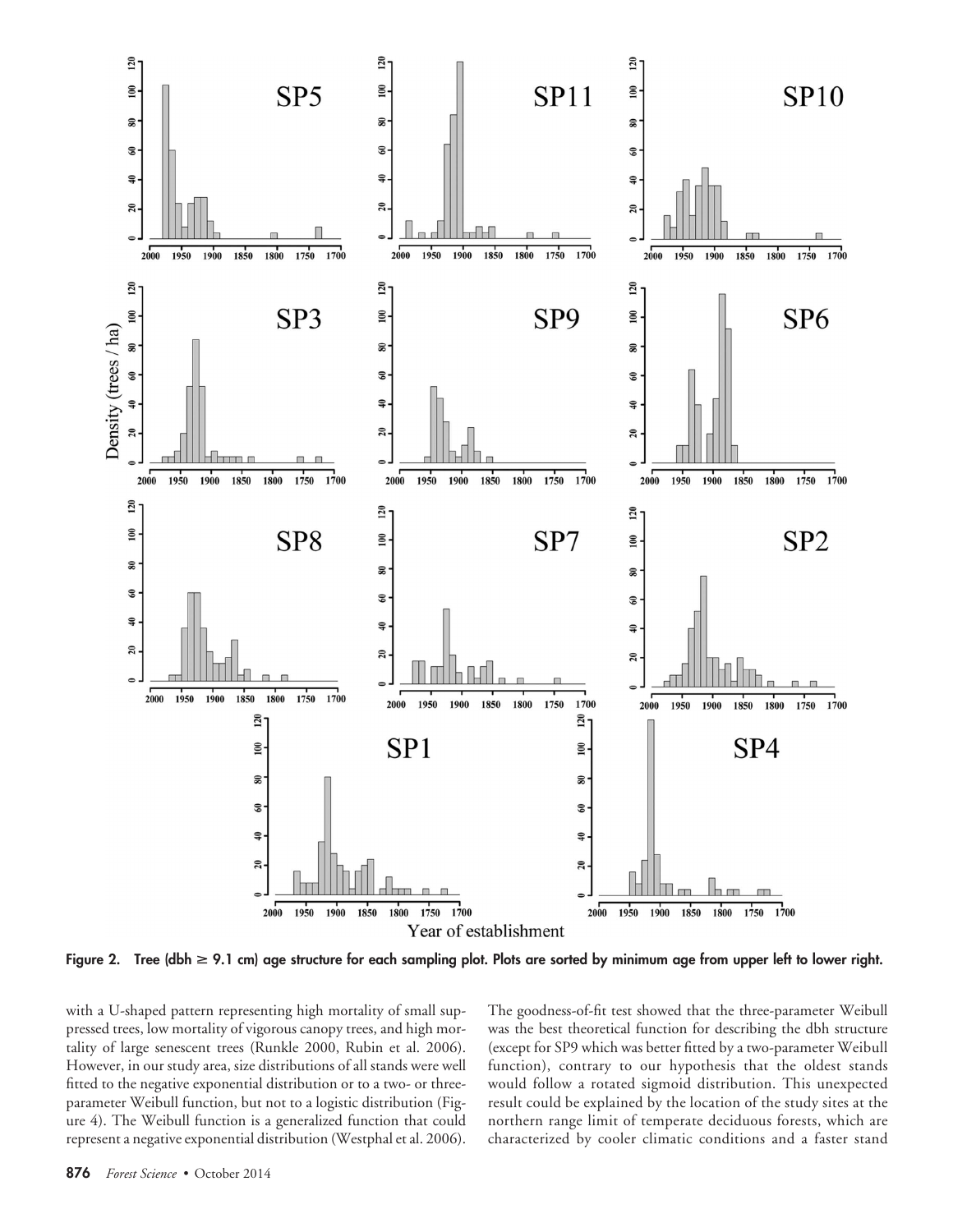replacement period that is due to smaller and more frequent gaps (Payette et al. 1990).

A high proportion of dead trees was found in all plots compared

**Table 6. Deviation from mark independence corresponding to random labeling of age and dbh and CSR of species for living trees in old-growth temperate deciduous forests of western Quebec.**

|                  | $\boldsymbol{u}$        |             |                   |                      |                      |  |
|------------------|-------------------------|-------------|-------------------|----------------------|----------------------|--|
|                  | Species<br>Dbh:<br>Age: |             |                   |                      |                      |  |
| Sample plot      | $L_{mm}(r)$             | $L_{mm}(r)$ | $L_{\rm Acsa}(r)$ | $L_{\text{Real}}(r)$ | $L_{\text{Abba}}(r)$ |  |
| SP5              | 77.96                   | 177.79*     |                   |                      | 8.38                 |  |
| SP11             | 2.17                    | 20.00       | 0.22              |                      |                      |  |
| SP <sub>10</sub> | 23.17                   | 5.50        | 1.26              |                      |                      |  |
| SP <sub>3</sub>  | 12.83                   | 106.71†     | 7.40†             |                      |                      |  |
| SP <sub>9</sub>  | 7.29                    | 60.84†      | 0.63              |                      |                      |  |
| SP <sub>6</sub>  | 1.96                    | 18.35       |                   | 1.55                 | 6.87                 |  |
| SP <sub>8</sub>  | 5.95                    | 38.30       | 4.17 <sup>†</sup> |                      |                      |  |
| SP7              | 130.72*                 | $123.53*$   | 5.35              |                      |                      |  |
| SP <sub>2</sub>  | 10.77                   | 7.31        | 2.50              |                      |                      |  |
| SP <sub>1</sub>  | 6.82                    | 89.58*      | 2.06              |                      |                      |  |
| SP4              | 37.43                   | 53.94       | 1.84              |                      |                      |  |
| Replicated       | 1.32                    | 35.45‡      | 17.89             |                      | 17.89                |  |

Sample plots are sorted by age (90th percentile). For quantitative marks (age and dbh), the mark-weighted *L* function *Lmm (r*) was used. For discrete marks (species) the *L* function *L*(*r*) was computed. Acsa, sugar maple; Beal, yellow birch; Abba, balsam fir. *u*, value of the Diggle-Cressie-Loosmore-Ford test of the CSR statistic.  $*P < 0.05$ .  $\ddagger P < 0.1$ .

 $\ddagger P < 0.01$ .

with that in mature temperate deciduous stands (Burrascano et al. 2013). In stands that were dominated by sugar maple, the proportion of dead trees decreased with stand age. Perhaps the mortality rate was lower in the older stands because they were at or near equilibrium (Tyrrell and Crow 1994). This response needs to be investigated further, considering the importance of deadwood and snags in old-growth temperate deciduous forests (Hodge and Peterken 1998, Burrascano et al. 2008, Wirth et al. 2009).

# **Weibull Size Distribution as a Strange Attractor**

The study stands usually showed continuous recruitment, which is consistent with both our hypothesis and gap phase dynamics (Fraver et al. 2009). However, recruitment was generally not constant, and pulses were recorded around 1870 –1880 AD in 4 of the 11 stands and around 1920 –1930 AD in 8 of the 11 stands (Figure 2). Recruitment pulses could result from intermediate disturbances such as windstorms or from the harvesting of large white pines (*Pinus strobus* L.) at the end of the 19th and at the beginning of the 20th century (Vincent 1995, Roy et al. 2010). Indeed, the pulse recorded at the end of the 19th century could correspond to the establishment of the first sawmill in the study area in 1874 AD (Vincent 1995). The pulse at the beginning of the 20th century could correspond to a series of natural intermediate disturbances, including a spruce budworm (*Choristoneura fumiferana* Clem.) outbreak in 1910 AD and fires between 1921 and 1923 AD, as well as the intensification of white pine harvesting (Grenier et al. 2005, Drever et al. 2006).



**Figure 3. Mark-weighted** *L* **function for age (SP7; A) and dbh (SP1, SP5, and SP7 and replicate; B, C, D, and E, respectively) as a function of** radius (in m). The black line corresponds to the observed *L*<sub>mm</sub> value and each gray line to one of the 999 Monte Carlo simulations of the envelope **test. Negative** *L***mm values outside the envelope represent inhibition, whereas positive** *L***mm values outside the envelope represent aggregation.** *L***mm values within the envelope limit represent random labeling. Note that these figures are not statistically reliable because it is impossible to control for type I error of the envelope test. They should only be used as a guide to interpret the results of the deviation test.**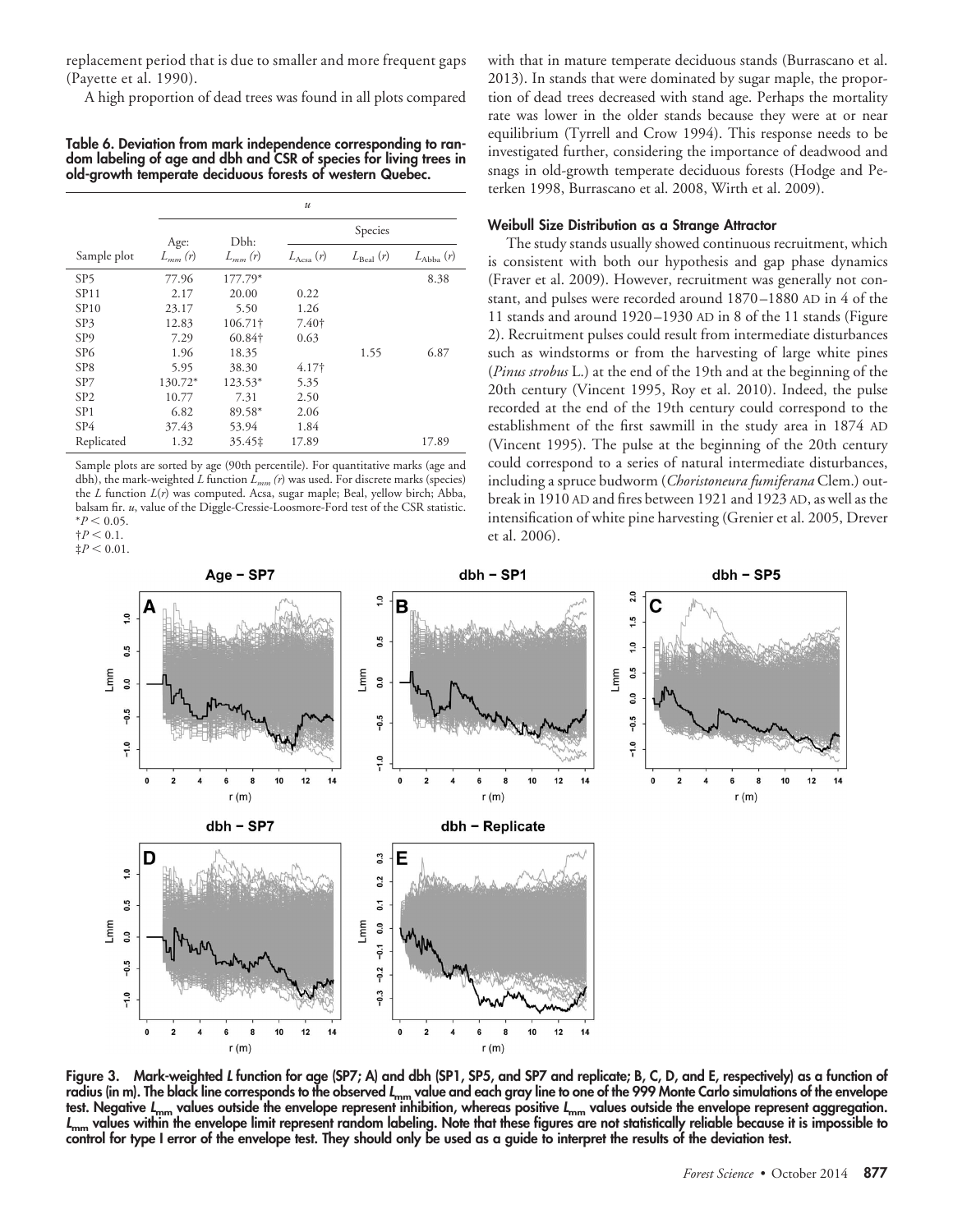Although recruitment patterns (continuous versus pulse) differed among plots, dbh structures all converged toward a two- or three-parameter Weibull distribution. Indeed, the signal of intermediate disturbances that was seen in the age structures (recruitment pulses) was lost in the dbh distributions. It often has been suggested that a negative exponential or a Weibull size distribution involves constant recruitment and mortality (e.g., Niklas et al. 2003, Rubin et al. 2006). Obviously, forests rarely follow these premises for a long time. Our results suggest that intermediate disturbances can modify the rate of recruitment and that growth and mortality vary with size classes, as has been reported elsewhere (Bédard and Majcen 2003, Fortin et al. 2008).

**Table 7. Deviation from CSR for the spatial structure of dead trees in old-growth temperate deciduous forests of western Quebec, from** *L* **function** *L*(*r*).

| Sample plot     | $\%_{\text{dead trees}}$ | $\boldsymbol{u}$ | $\overline{P}$ |
|-----------------|--------------------------|------------------|----------------|
| SP <sub>5</sub> | 36.3                     | 2.25             | 0.47           |
| SP11            | 30.6                     | 2.46             | 0.59           |
| SP10            | 25.2                     | 2.17             | 0.86           |
| SP <sub>3</sub> | 21.6                     | 10.88            | 0.46           |
| SP <sub>9</sub> | 31.5                     | 2.12             | 0.84           |
| SP <sub>6</sub> | 35.3                     | 0.37             | 0.93           |
| SP <sub>8</sub> | 20.5                     | 19.00            | 0.22           |
| SP7             | 25.0                     | 3.35             | 0.94           |
| SP <sub>2</sub> | 16.1                     | 19.66            | 0.44           |
| SP <sub>1</sub> | 24.4                     | 14.64            | 0.18           |
| SP4             | 33.3                     | 4.10             | 0.42           |
| Replicated      | 28.1                     | 11.08            | 0.93           |

Sample plots are sorted by age (90th percentile).  $\%$ <sub>dead trees</sub>, percentage of dead trees (in density); *u*, value of the Diggle-Cressie-Loosmore-Ford test of CSR.

As an alternative mechanism for explaining the convergence in dbh structure for forests with different recruitment histories, we suggest that the temporally variable and spatially heterogeneous light environment that was generated by gap dynamics in oldgrowth temperate deciduous forests offers a wide range of growth conditions. This allows trees of the same age to grow into different size classes while aging, with many growing slowly under low light conditions and a few growing quickly under prolonged favorable light conditions. This growth difference generates a Weibull dbh distribution. For example, in our study area, a sugar maple with a 30-cm dbh could equally be 70 or 180 years old (data not shown). Under such dynamics, forests can experience different disturbance histories, but they all converge toward the same structural archetype, which acts like a strange attractor (Roberts 1996). Such chaotic determinism has been understood to commonly emerge in natural forest systems that are subject to gap dynamics (Crawley and Ross 1990, Wu and Loucks 1995, Stone and Ezrati 1996).

# **Tree Spatial Structure**

Neither the mark-weighted *L* function for age nor the *L* function for species demonstrated any specific spatial pattern (Table 6). The spatial distribution of dead trees was also random within all plots (Table 7). This lack of spatial structure in tree spatial patterns supports our hypothesis that gaps in temperate deciduous forests are small and occur randomly (Frelich and Graumlich 1994, Chokkalingam and White 2001, Curzon and Keeton 2010). However, the mark-weighted *L* function for dbh did not show random labeling (Table 6); rather, it indicated inhibition at  $\sim$  6–13 m distances. This range includes the mean crown size of dominant sugar maple and yellow birch trees (crown diameters of 10 and 11 m, respectively).



**Figure 4. Theoretical distributions (logistic, exponential, and two- and three-parameter Weibull) fitted to dbh density distributions for each sample plot. Plots are sorted by minimum age from upper left to lower right.**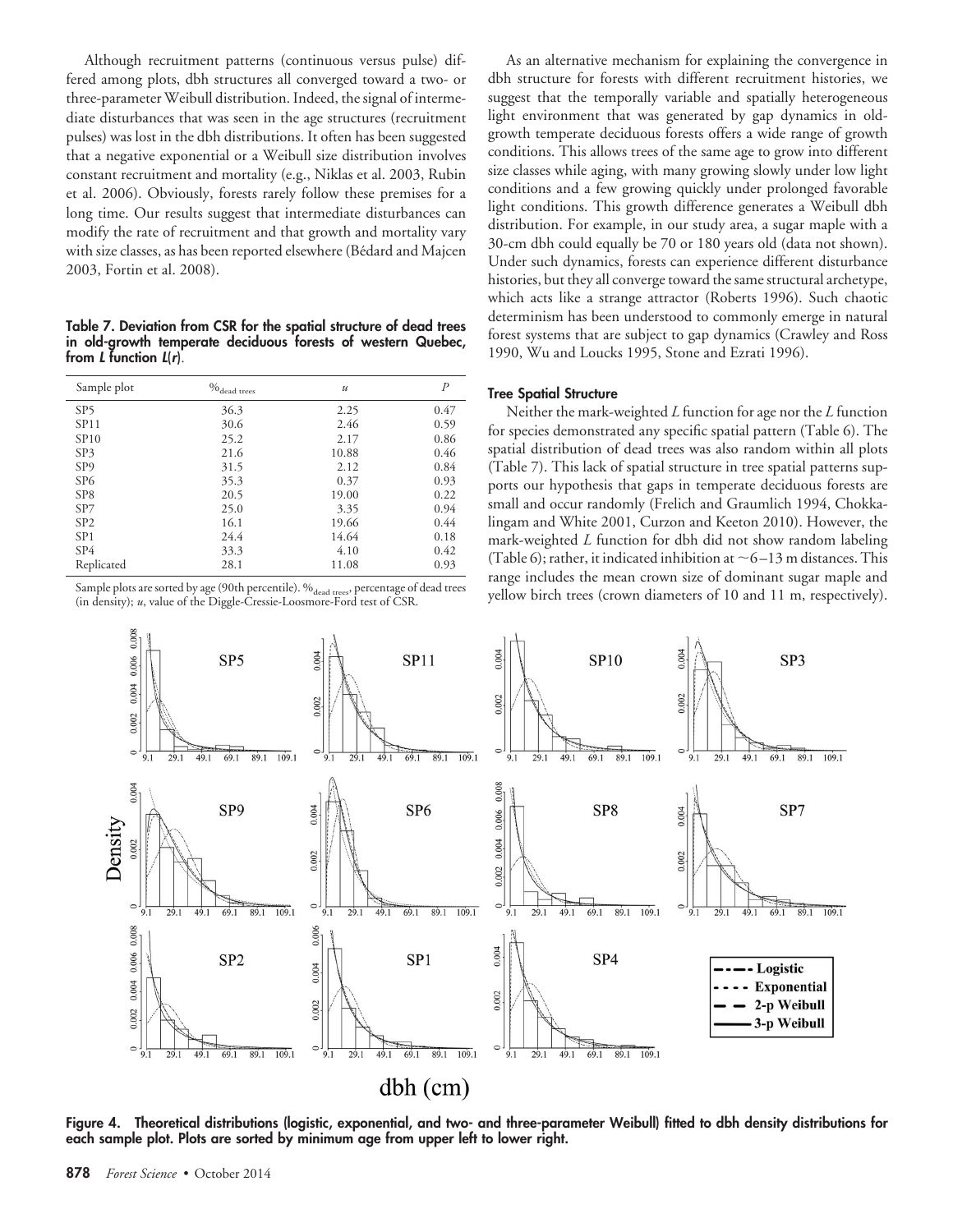Thus, small suppressed trees are over-represented at the boundary of two dominant crowns, which is probably due to higher light availability (Messier et al. 2009). Random gap occurrence creates a heterogeneous light environment under the forest canopy that varies with time. The footprint that is created by randomness persists with age, but not with diameter, providing further evidence of the "strange attractor" process that was described in the previous section.

# **Conclusion**

In this study, we found that the structural characteristics of oldgrowth temperate deciduous forests were different in several ways at the northern limit of their range compared with more central locations. First, species richness did not increase with age (Hubbell 2001), although species composition did vary. This finding supports the current practice of tree marking in the study area, where short-lived companion species to sugar maple (e.g., balsam fir and red maple) are planned to be harvested first. Second, the age structure of some stands did show constant recruitment as expected (Fraver et al. 2009), but other stands showed recruitment pulses, possibly indicative of intermediate disturbances. This finding suggests that selection silviculture should occasionally include larger, multiple-tree gaps in addition to single-tree gaps (Hanson and Lorimer 2007). Third, no shift in diameter distributions from a Weibull to a rotated sigmoid was observed (Lorimer et al. 2001, Westphal et al. 2006). Hence, selection cutting across the range of diameter classes does not seem to be a problem in our study area, in contrast to other regions where it would fail to recreate the rotated sigmoid distribution (Goodburn and Lorimer 1999). Fourth, spatial randomness was observed for age, species, and dead trees, which supports various harvest levels across harvesting blocks (Keeton 2006, North and Keeton 2008). Further research is needed to attain a better understanding of old-growth temperate deciduous forests at their northern distribution limit, most notably with respect to the estimation of disturbance rates.

# **Literature Cited**

- AAKALA, T., S. FRAVER, B.J. PALIK, AND A.W. D'AMATO. 2012. Spatially random mortality in old-growth red pine forests of northern Minnesota. *Can. J. For. Res.* 42(5):899 –907.
- APPLEQUIST, M.B. 1958. A simple pith locator for use with off-center increment cores. *J. For.* 56(2):141.
- BADDELEY, A., AND R. TURNER. 2005. Spatstat: An R package for analyzing spatial point patterns. *J. Stat. Softw.* 12(6):1-42.
- BEAUDET, M., AND C. MESSIER. 1998. Growth and morphological responses of yellow birch, sugar maple, and beech seedlings growing under a natural light gradient. *Can. J. For. Res.* 28(7):1007–1015.
- BEAUDET, M., C. MESSIER, D.W. HILBERT, E. LO, Z.M. WANG, AND M.J. LECHOWICZ. 2000. Leaf- and plant-level carbon gain in yellow birch, sugar maple, and beech seedlings from contrasting forest light environments. *Can. J. For. Res.* 30(3):390 – 404.
- BÉDARD, S., AND Z. MAJCEN. 2003. Growth following single-tree selection cutting in Québec northern hardwoods. For. Chron. 79(5): 898 –905.
- BÉGIN, E. 2011. *Caractérisation des régimes de perturbations par le chablis et* des vents extrèmes dans l'érablière à bouleau jaune du Québec [Character*ization of disturbance regimes by windthrow and extreme winds in the* maple-yellow birch forest of Quebec]. l'Université du Québec à Montréal, Unpubl. MSc thesis, Montréal, QC, Canada. 110 p.
- BORMANN, F.H., AND G.E. LIKENS. 1979. *Pattern and process in a forested ecosystem*. Springer-Verlag, Berlin, Germany. 253 p.
- BROWN, J.L. 1981. Les forêts du Témiscamingue, Québec: Écologie et photointerprétation [Temiscamingue (Quebec) forests: Ecology and air photo interpretation]. Laboratoire d'écologie forestière, Université Laval, Québec, QC, Canada. 447 p.
- BURRASCANO, S., W.S. KEETON, F.M. SABATINI, AND C. BLASI. 2013. Commonality and variability in the structural attributes of moist temperate old-growth forests: A global review. *For. Ecol. Manage.* 291: 458 – 479.
- BURRASCANO, S., F. LOMBARDI, AND M. MARCHETTI. 2008. Old-growth forest structure and deadwood: Are they indicators of plant species composition? A case study from central Italy. *Plant Biosyst.* 142(2): 313–323.
- BUSING, R.T., AND P.S. WHITE. 1997. Species diversity and small-scale disturbance in an old-growth temperate forest: A consideration of gap partitioning concepts. *Oikos* 78(3):562–568.
- CANHAM, C.D., J.S. DENSLOW, W.J. PLATT, J.R. RUNKLE, T.A. SPIES, AND P.S. WHITE. 1990. Light regimes beneath closed canopies and tree-fall gaps in temperate and tropical forests. *Can. J. For. Res.*  $20(5):620-631.$
- CHOKKALINGAM, U., AND A. WHITE. 2001. Structure and spatial patterns of trees in old-growth northern hardwood and mixed forests of northern Maine. *Plant Ecol.* 156(2):139 –160.
- CRAWLEY, M.J., AND G.J.S. ROSS. 1990. The population dynamics of plants [and discussion]. *Philos. Trans. Biol. Sci.* 330(1257):125–140.
- CURTIS, J.T., AND R.P. MCINTOSH. 1951. An upland forest continuum in the prairie-forest border region of Wisconsin. *Ecology* 32(3):476 – 496.
- CURZON, M.T., AND W.S. KEETON. 2010. Spatial characteristics of canopy disturbances in riparian old-growth hemlock-northern hardwood forests, Adirondack Mountains, New York, USA. *Can. J. For. Res.* 40(1):13–25.
- D'AMATO, A.W., AND D.A. ORWIG. 2008. Stand and landscape-level disturbance dynamics in old-growth forests in western Massachusetts. *Ecol. Monogr.* 78(4):507–522.
- DELIGNETTE-MULLER, M.L., R. POUILLOT, J.-B. DENIS, AND C. DUTANG. 2013. *fitdistrplus: Help to fit of a parametric distribution to non-censored or censored data*. R package version 1.0-1, R Foundation for Statistical Computing, Vienna, Austria.
- DOYON, F., AND S. SOUGAVINSKI. 2002. *Caractérisation du régime de perturbations naturelles de la foreˆt feuillue du Nord-Est de l'Ame´rique du Nord* [*Characterization of the natural disturbance regime of the deciduous forest* of northeastern North America]. Institut québécois d'aménagement de la forêt feuillue, Québec, QC, Germany. 123 p.
- DREVER, C.R., C. MESSIER, Y. BERGERON, AND F. DOYON. 2006. Fire and canopy species composition in the Great Lakes-St. Lawrence forest of Témiscamingue, Québec. For. Ecol. Manage. 231(1-3):27-37.
- FORTIN, M., S. BÉDARD, J. DEBLOIS, AND S. MEUNIER. 2008. Predicting individual tree mortality in northern hardwood stands under unevenaged management in southern Québec, Canada. Ann. For. Sci. 65(2).
- FRAVER, S., A.S. WHITE, AND R.S. SEYMOUR. 2009. Natural disturbance in an old-growth landscape of northern Maine, USA. *J*. *Ecol.* 97(2): 289 –298.
- FRELICH, L.E., AND L.J. GRAUMLICH. 1994. Age-class distribution and spatial patterns in an old-growth hemlock-hardwood forest. *Can. J. For. Res.* 24(9):1939 –1947.
- GAUTHIER, S., M.-A. VAILLANCOURT, A. LEDUC, L. DE GRANDPRÉ, D. KNEESHAW, H. MORIN, P. DRAPEAU, AND Y. BERGERON. 2009. *Eco*system management in the boreal forest. Presses de l'Université du Québec, Québec, QC, Canada. 539 p.
- GOFF, F.G., AND D. WEST. 1975. Canopy-understory interaction effects on forest population structure. *For. Sci.* 21(2):98 –108.
- GOODBURN, J.M., AND C.G. LORIMER. 1999 Population structure in oldgrowth and managed northern hardwoods: An examination of the balanced diameter distribution concept. *For. Ecol. Manage.* 118(1–3): 11–29.